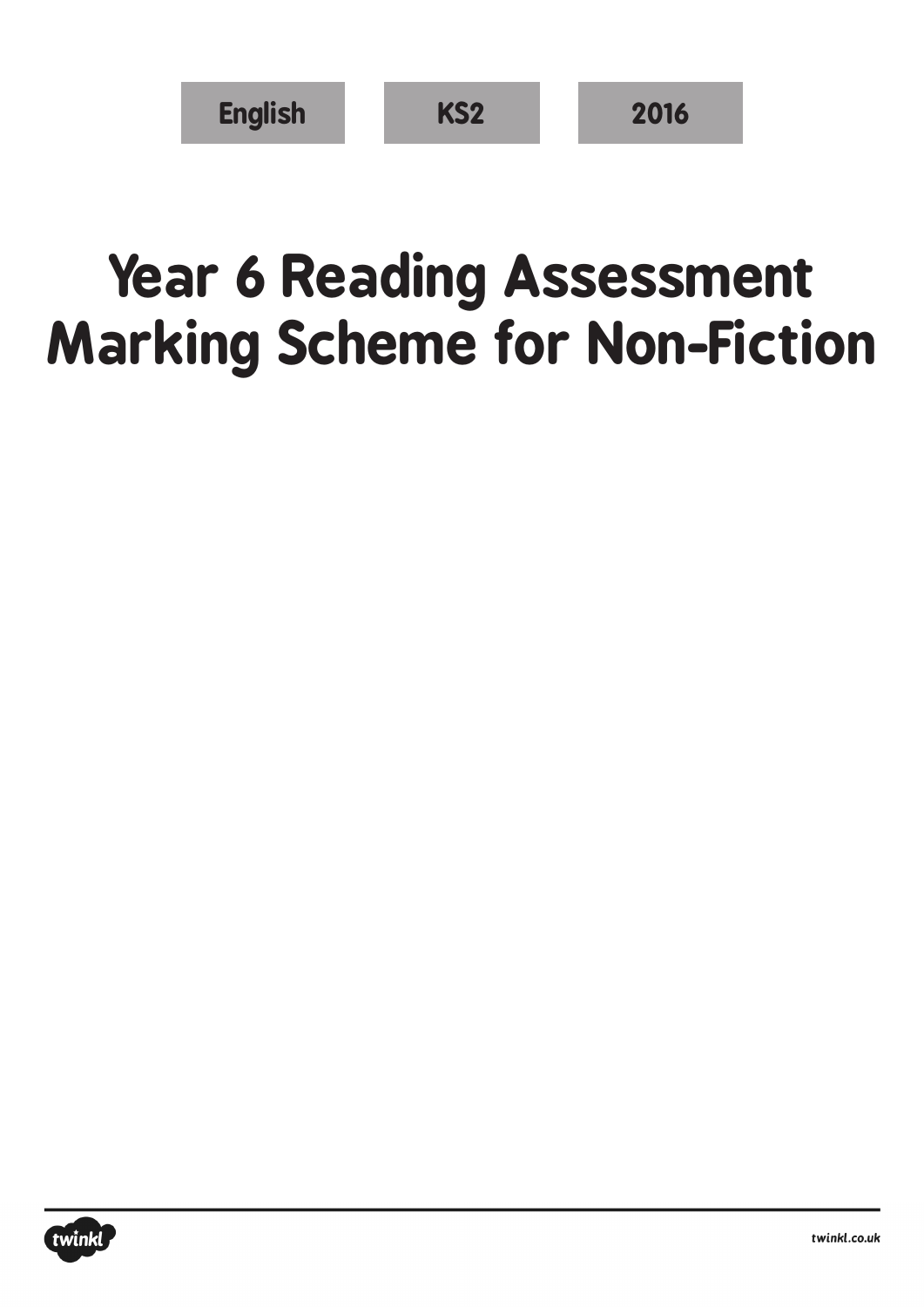## **Year 6 Reading Assessment: Non-Fiction <sup>2</sup>**

| question | answer                                                                                                                                                                                                                        | marks        | notes                                                                                                                                                                                                                                            |  |
|----------|-------------------------------------------------------------------------------------------------------------------------------------------------------------------------------------------------------------------------------|--------------|--------------------------------------------------------------------------------------------------------------------------------------------------------------------------------------------------------------------------------------------------|--|
| 1.       | Which two other tourist symbols of Great Britain is the red telephone box compared to?                                                                                                                                        |              |                                                                                                                                                                                                                                                  |  |
|          | <b>Black London taxis</b><br>Red double-decker buses                                                                                                                                                                          | $\mathbf{1}$ | <b>Content domain:</b> 2b - retrieve and record information/<br>identify key details from fiction and non-fiction.<br><b>Award 1 mark</b> for both correct answers indicated.                                                                    |  |
| 2.       | Why is the public telephone box not as useful to people anymore?                                                                                                                                                              |              |                                                                                                                                                                                                                                                  |  |
|          | People have mobile phones.                                                                                                                                                                                                    | 1            | <b>Content domain:</b> 2d - make inferences from the text /<br>explain and justify inferences with evidence from the<br>text.<br>Award 1 mark for an answer indicating the advent<br>or emergence of either mobile phones or home<br>telephones. |  |
| 3.       | Name one of the famous landmarks worked on by Sir Giles Gilbert Scott.                                                                                                                                                        |              |                                                                                                                                                                                                                                                  |  |
|          | Liverpool Cathedral<br>$\bullet$<br>Waterloo Bridge<br>$\bullet$<br><b>Battersea Power Station</b>                                                                                                                            | 1            | <b>Content domain:</b> 2b - retrieve and record information/<br>identify key details from fiction and non-fiction.<br><b>Award 1 mark</b> for any one of the correct answers<br>indicated.                                                       |  |
| 4.       | Order the events, showing some of the major events in the history of the telephone box.<br>The first one has been done for you.                                                                                               |              |                                                                                                                                                                                                                                                  |  |
|          | Production of K6 design ended. - 3<br>Famous K6 design first introduced. - 2<br>Some phone boxes turned into libraries<br>and other uses. - 5<br>First standard kiosk introduced. - 1<br>Adopt a Kiosk scheme introduced. - 4 | 1            | <b>Content domain:</b> 2b - retrieve and record information/<br>identify key details from fiction and non-fiction.<br><b>Award 1 mark</b> for the correct sequence indicated.                                                                    |  |
| 5.       | According to the section 'A Modern Redesign', which of these have become a new use for a disused<br>telephone box? Tick two.                                                                                                  |              |                                                                                                                                                                                                                                                  |  |
|          | Coffee Shop<br>Art Gallery                                                                                                                                                                                                    | 1            | <b>Content domain:</b> 2b - retrieve and record information/<br>identify key details from fiction and non-fiction.<br>Award 1 mark for both correct options indicated.                                                                           |  |
| 6.       | How does the author seem pleased and make it seem like a positive idea that the phone boxes are<br>being given new uses?                                                                                                      |              |                                                                                                                                                                                                                                                  |  |
|          | Use of positive vocabulary such as<br>'thankfully' and 'happily'.                                                                                                                                                             | 1            | <b>Content domain:</b> 2d - make inferences from the text /<br>explain and justify inferences with evidence from the<br>text.<br>Award 1 mark for the correct response indicated.                                                                |  |

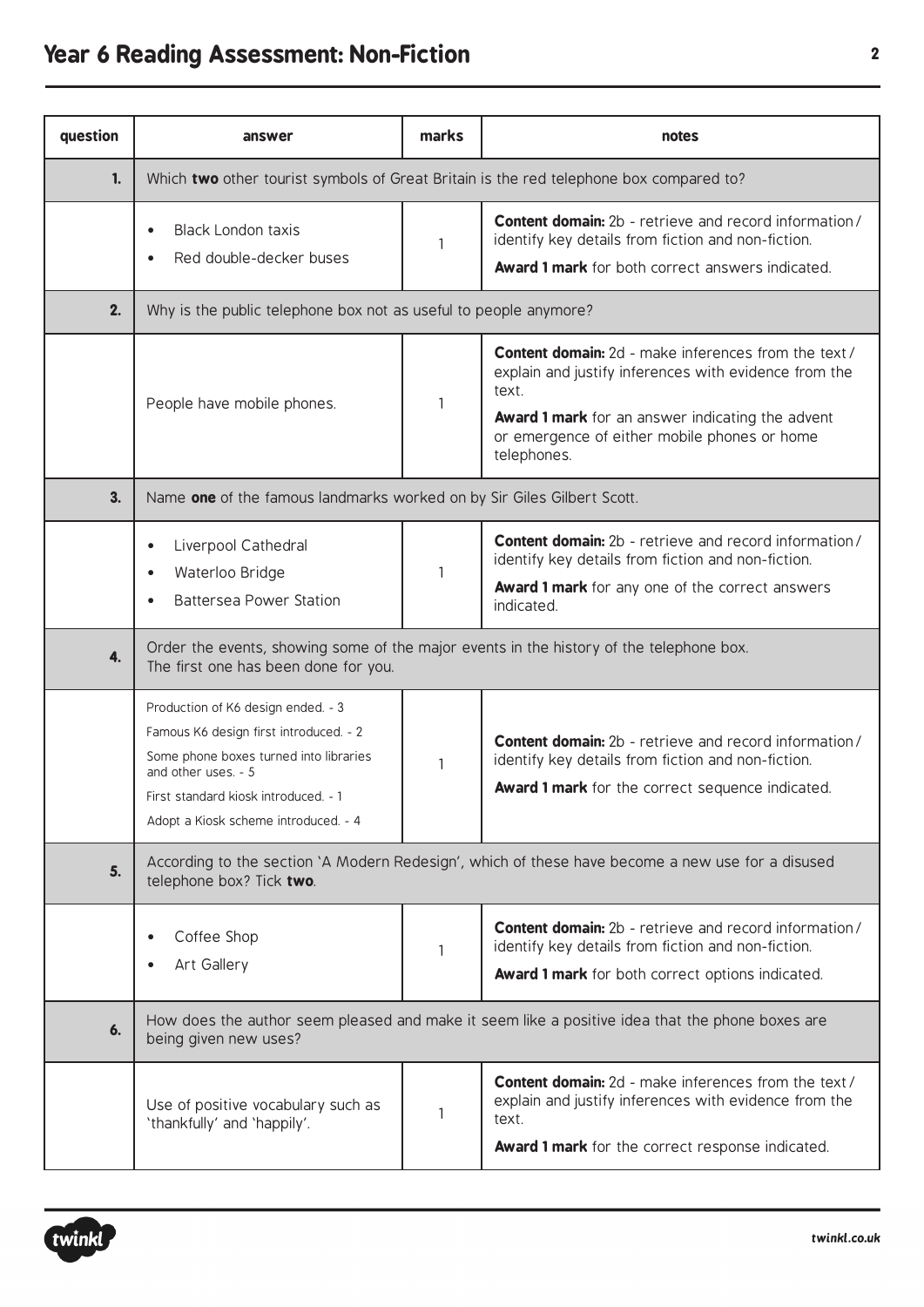| 7.  | Write the correct letter in each box to match this key.                                                                                                                                                                                                                                                                                                                        |                |                                                                                                                                                                                                                                      |
|-----|--------------------------------------------------------------------------------------------------------------------------------------------------------------------------------------------------------------------------------------------------------------------------------------------------------------------------------------------------------------------------------|----------------|--------------------------------------------------------------------------------------------------------------------------------------------------------------------------------------------------------------------------------------|
|     | <b>TELEPHONE</b><br>Β                                                                                                                                                                                                                                                                                                                                                          | $\mathbf{1}$   | <b>Content domain:</b> 2b - retrieve and record information/<br>identify key details from fiction and non-fiction.<br>Award 1 mark for all parts of the diagram correctly<br>labelled.                                               |
| 8.  | Write down two meanings of the word 'novel'.                                                                                                                                                                                                                                                                                                                                   |                |                                                                                                                                                                                                                                      |
|     | A novel is a type of fiction<br>story book.<br>Novel can mean interesting,<br>new, different or unusual,<br>e.g. a novel idea.                                                                                                                                                                                                                                                 | Up to 2        | <b>Content domain:</b> 2a - give / explain the meaning of<br>words in context.<br><b>Award 1 mark</b> for each correct definition.                                                                                                   |
| 9.  | Find and copy two words from the article which mean 'very small'.                                                                                                                                                                                                                                                                                                              |                |                                                                                                                                                                                                                                      |
|     | miniature<br>tiny                                                                                                                                                                                                                                                                                                                                                              | $\mathbf{1}$   | <b>Content domain:</b> 2a - give / explain the meaning of<br>words in context.<br>Award 1 mark for both correct answers indicated.                                                                                                   |
| 10. | How do you think local residents feel about the phone box being turned into a library?<br>Give evidence from the text to support your answer.                                                                                                                                                                                                                                  |                |                                                                                                                                                                                                                                      |
|     | Eileen Greenhouse said it was a<br>'perfect solution'.<br>'They had been missing out on a<br>$\bullet$<br>library for years'.<br>The phone box was previously<br>$\bullet$<br>starting to look 'a bit shabby and<br>neglected' /had 'stood unused for<br>several years'.<br>It has now been 'spruced up'/'has<br>$\bullet$<br>genuine use for local people to enjoy<br>again'. | $\overline{2}$ | <b>Content domain:</b> 2d - make inferences from the text /<br>explain and justify inferences with evidence from the<br>text.<br><b>Award 2 marks</b> for answers referencing the text<br>indicating residents are happy or pleased. |
| 11. | Tick True or False in the following table about the Smallsden village telephone box that was turned into a<br>library.                                                                                                                                                                                                                                                         |                |                                                                                                                                                                                                                                      |
|     | The telephone box cost campaigners only<br>one pound to buy. - True<br>The telephone box has up to two hundred<br>books. - True<br>The telephone box is open seven days<br>per week. - False                                                                                                                                                                                   | $\mathbf{1}$   | <b>Content domain:</b> 2b - retrieve and record information/<br>identify key details from fiction and non-fiction.<br>Award 1 mark for the correct answer indicated.                                                                 |